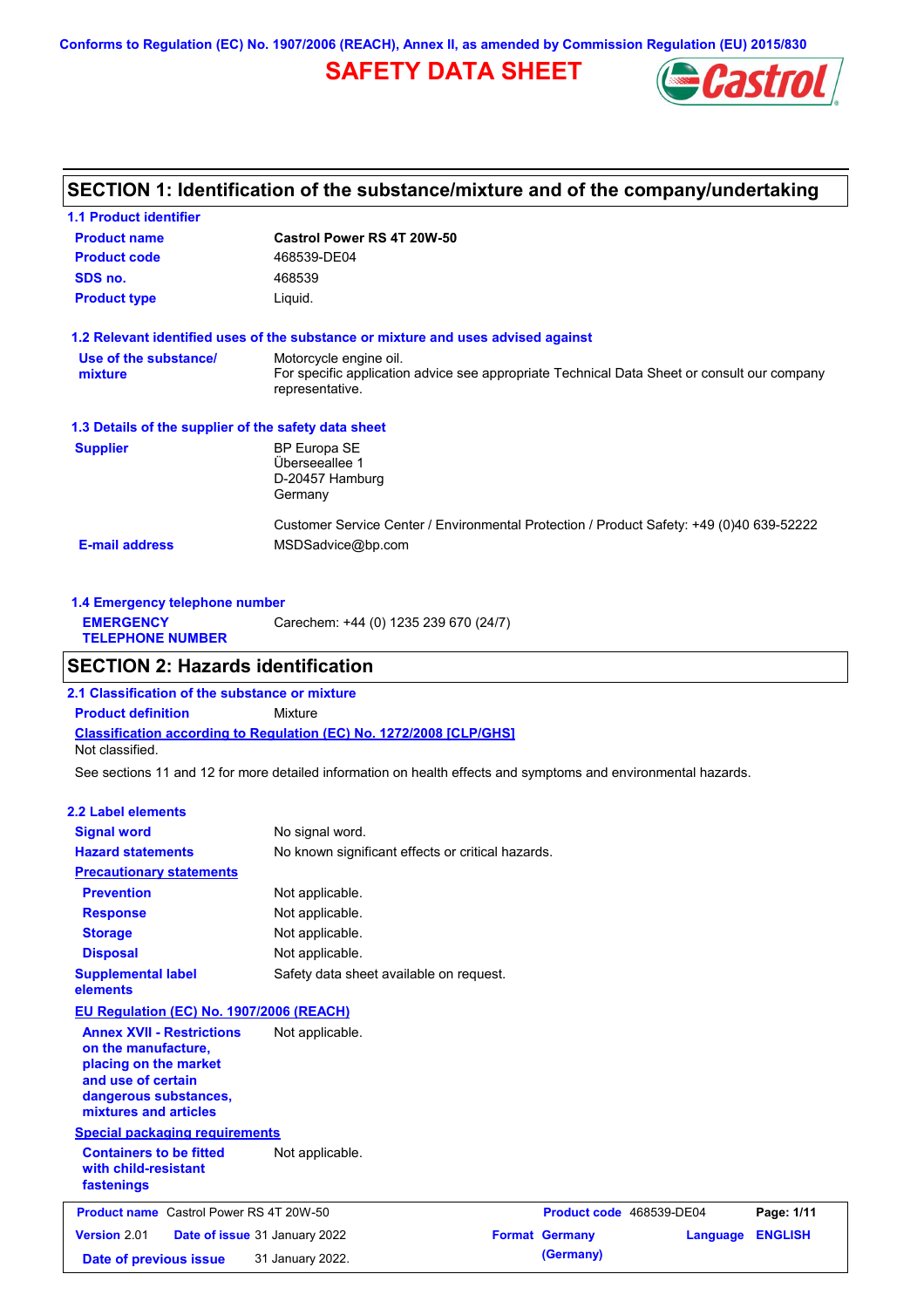### **SECTION 2: Hazards identification**

| <b>Tactile warning of danger</b>                                                                                         | Not applicable.                                                                                                                                                                                                          |
|--------------------------------------------------------------------------------------------------------------------------|--------------------------------------------------------------------------------------------------------------------------------------------------------------------------------------------------------------------------|
| 2.3 Other hazards                                                                                                        |                                                                                                                                                                                                                          |
| <b>Results of PBT and vPvB</b><br>assessment                                                                             | Product does not meet the criteria for PBT or vPvB according to Regulation (EC) No. 1907/2006,<br>Annex XIII.                                                                                                            |
| <b>Product meets the criteria</b><br>for PBT or vPvB according<br>to Regulation (EC) No.<br><b>1907/2006, Annex XIII</b> | This mixture does not contain any substances that are assessed to be a PBT or a vPvB.                                                                                                                                    |
| Other hazards which do<br>not result in classification                                                                   | Defatting to the skin.<br>USED ENGINE OILS<br>Used engine oil may contain hazardous components which have the potential to cause skin<br>cancer.<br>See Toxicological Information, section 11 of this Safety Data Sheet. |

### **SECTION 3: Composition/information on ingredients**

**Mixture** 

### **3.2 Mixtures**

**Product definition**

Highly refined base oil (IP 346 DMSO extract < 3%). Proprietary performance additives.

| <b>Product/ingredient</b><br>name                         | <b>Identifiers</b>                                                                      | % | <b>Regulation (EC) No.</b><br><b>1272/2008 [CLP]</b> | <b>Type</b> |
|-----------------------------------------------------------|-----------------------------------------------------------------------------------------|---|------------------------------------------------------|-------------|
| Distillates (petroleum), hydrotreated<br>heavy paraffinic | REACH #: 01-2119484627-25 ≤3<br>EC: 265-157-1<br>CAS: 64742-54-7<br>Index: 649-467-00-8 |   | Asp. Tox. 1, H304                                    | $[1]$       |

**See Section 16 for the full text of the H statements declared above.**

#### **Type**

[1] Substance classified with a health or environmental hazard

[2] Substance with a workplace exposure limit

[3] Substance meets the criteria for PBT according to Regulation (EC) No. 1907/2006, Annex XIII

[4] Substance meets the criteria for vPvB according to Regulation (EC) No. 1907/2006, Annex XIII

[5] Substance of equivalent concern

[6] Additional disclosure due to company policy

Occupational exposure limits, if available, are listed in Section 8.

### **SECTION 4: First aid measures**

#### Do not induce vomiting unless directed to do so by medical personnel. Get medical attention if symptoms occur. In case of contact, immediately flush eyes with plenty of water for at least 15 minutes. Eyelids should be held away from the eyeball to ensure thorough rinsing. Check for and remove any contact lenses. Get medical attention. **4.1 Description of first aid measures** If inhaled, remove to fresh air. Get medical attention if symptoms occur. **Ingestion Inhalation Eye contact Protection of first-aiders** No action shall be taken involving any personal risk or without suitable training. **Skin contact** Wash skin thoroughly with soap and water or use recognised skin cleanser. Remove contaminated clothing and shoes. Wash clothing before reuse. Clean shoes thoroughly before reuse. Get medical attention if irritation develops.

### **4.2 Most important symptoms and effects, both acute and delayed**

See Section 11 for more detailed information on health effects and symptoms. **Potential acute health effects Inhalation** Vapour inhalation under ambient conditions is not normally a problem due to low vapour pressure. **Ingestion** No known significant effects or critical hazards. **Skin contact** Defatting to the skin. May cause skin dryness and irritation. **Eye contact** No known significant effects or critical hazards. **Delayed and immediate effects as well as chronic effects from short and long-term exposure Inhalation Inhalation** Overexposure to the inhalation of airborne droplets or aerosols may cause irritation of the respiratory tract.

| <b>Product name</b> Castrol Power RS 4T 20W-50 |  |                                      | Product code 468539-DE04 |                       | Page: 2/11       |  |
|------------------------------------------------|--|--------------------------------------|--------------------------|-----------------------|------------------|--|
| <b>Version 2.01</b>                            |  | <b>Date of issue</b> 31 January 2022 |                          | <b>Format Germany</b> | Language ENGLISH |  |
| Date of previous issue                         |  | 31 January 2022.                     |                          | (Germany)             |                  |  |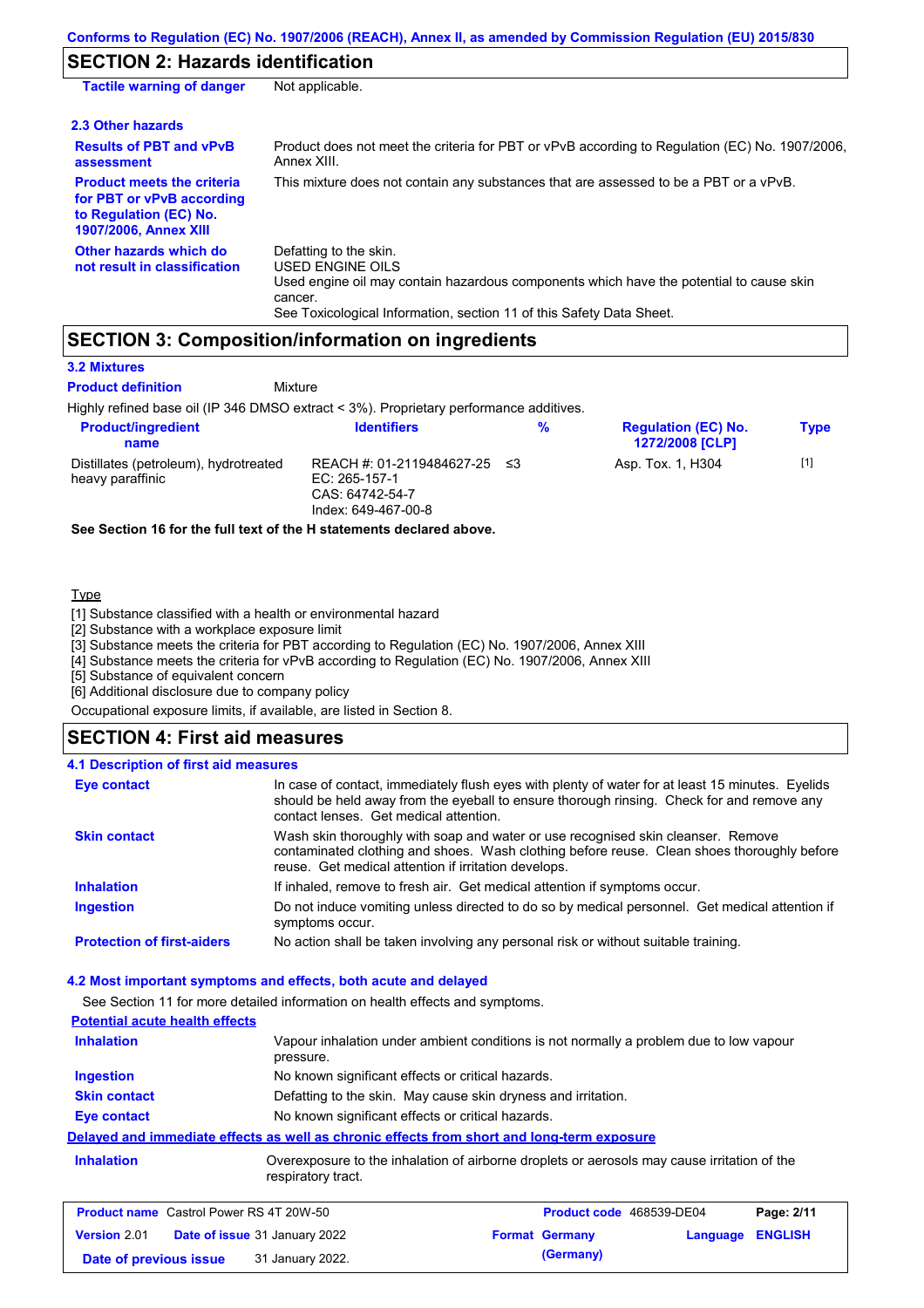|                                                           | Conforms to Regulation (EC) No. 1907/2006 (REACH), Annex II, as amended by Commission Regulation (EU) 2015/830                                                                                                                                                                                                                                                    |
|-----------------------------------------------------------|-------------------------------------------------------------------------------------------------------------------------------------------------------------------------------------------------------------------------------------------------------------------------------------------------------------------------------------------------------------------|
| <b>SECTION 4: First aid measures</b>                      |                                                                                                                                                                                                                                                                                                                                                                   |
| <b>Ingestion</b>                                          | Ingestion of large quantities may cause nausea and diarrhoea.                                                                                                                                                                                                                                                                                                     |
| <b>Skin contact</b>                                       | Prolonged or repeated contact can defat the skin and lead to irritation and/or dermatitis.                                                                                                                                                                                                                                                                        |
| <b>Eye contact</b>                                        | Potential risk of transient stinging or redness if accidental eye contact occurs.                                                                                                                                                                                                                                                                                 |
|                                                           | 4.3 Indication of any immediate medical attention and special treatment needed                                                                                                                                                                                                                                                                                    |
| <b>Notes to physician</b>                                 | Treatment should in general be symptomatic and directed to relieving any effects.                                                                                                                                                                                                                                                                                 |
| <b>SECTION 5: Firefighting measures</b>                   |                                                                                                                                                                                                                                                                                                                                                                   |
| 5.1 Extinguishing media                                   |                                                                                                                                                                                                                                                                                                                                                                   |
| <b>Suitable extinguishing</b><br>media                    | In case of fire, use foam, dry chemical or carbon dioxide extinguisher or spray.                                                                                                                                                                                                                                                                                  |
| <b>Unsuitable extinguishing</b><br>media                  | Do not use water jet. The use of a water jet may cause the fire to spread by splashing the<br>burning product.                                                                                                                                                                                                                                                    |
| 5.2 Special hazards arising from the substance or mixture |                                                                                                                                                                                                                                                                                                                                                                   |
| <b>Hazards from the</b><br>substance or mixture           | In a fire or if heated, a pressure increase will occur and the container may burst.                                                                                                                                                                                                                                                                               |
| <b>Hazardous combustion</b><br>products                   | Combustion products may include the following:<br>carbon oxides (CO, CO <sub>2</sub> ) (carbon monoxide, carbon dioxide)                                                                                                                                                                                                                                          |
| <b>5.3 Advice for firefighters</b>                        |                                                                                                                                                                                                                                                                                                                                                                   |
| <b>Special precautions for</b><br>fire-fighters           | No action shall be taken involving any personal risk or without suitable training. Promptly<br>isolate the scene by removing all persons from the vicinity of the incident if there is a fire.                                                                                                                                                                    |
| <b>Special protective</b><br>equipment for fire-fighters  | Fire-fighters should wear appropriate protective equipment and self-contained breathing<br>apparatus (SCBA) with a full face-piece operated in positive pressure mode. Clothing for fire-<br>fighters (including helmets, protective boots and gloves) conforming to European standard EN<br>469 will provide a basic level of protection for chemical incidents. |

# **SECTION 6: Accidental release measures**

### **6.1 Personal precautions, protective equipment and emergency procedures**

| For non-emergency<br>personnel                           | No action shall be taken involving any personal risk or without suitable training. Evacuate<br>surrounding areas. Keep unnecessary and unprotected personnel from entering. Do not touch<br>or walk through spilt material. Floors may be slippery; use care to avoid falling. Put on<br>appropriate personal protective equipment.                                                            |
|----------------------------------------------------------|------------------------------------------------------------------------------------------------------------------------------------------------------------------------------------------------------------------------------------------------------------------------------------------------------------------------------------------------------------------------------------------------|
| For emergency responders                                 | If specialised clothing is required to deal with the spillage, take note of any information in<br>Section 8 on suitable and unsuitable materials. See also the information in "For non-<br>emergency personnel".                                                                                                                                                                               |
| <b>6.2 Environmental</b><br>precautions                  | Avoid dispersal of spilt material and runoff and contact with soil, waterways, drains and sewers.<br>Inform the relevant authorities if the product has caused environmental pollution (sewers,<br>waterways, soil or air).                                                                                                                                                                    |
| 6.3 Methods and material for containment and cleaning up |                                                                                                                                                                                                                                                                                                                                                                                                |
| <b>Small spill</b>                                       | Stop leak if without risk. Move containers from spill area. Absorb with an inert material and<br>place in an appropriate waste disposal container. Dispose of via a licensed waste disposal<br>contractor.                                                                                                                                                                                     |
| <b>Large spill</b>                                       | Stop leak if without risk. Move containers from spill area. Prevent entry into sewers, water<br>courses, basements or confined areas. Contain and collect spillage with non-combustible,<br>absorbent material e.g. sand, earth, vermiculite or diatomaceous earth and place in container<br>for disposal according to local regulations. Dispose of via a licensed waste disposal contractor. |
| <b>6.4 Reference to other</b>                            | See Section 1 for emergency contact information.                                                                                                                                                                                                                                                                                                                                               |
| <b>sections</b>                                          | See Section 5 for firefighting measures.<br>See Section 8 for information on appropriate personal protective equipment.                                                                                                                                                                                                                                                                        |
|                                                          | See Section 12 for environmental precautions.                                                                                                                                                                                                                                                                                                                                                  |
|                                                          | See Section 13 for additional waste treatment information.                                                                                                                                                                                                                                                                                                                                     |

| <b>Product name</b> Castrol Power RS 4T 20W-50 |  |                                      | <b>Product code</b> 468539-DE04 |                       | Page: 3/11       |  |
|------------------------------------------------|--|--------------------------------------|---------------------------------|-----------------------|------------------|--|
| <b>Version 2.01</b>                            |  | <b>Date of issue</b> 31 January 2022 |                                 | <b>Format Germany</b> | Language ENGLISH |  |
| Date of previous issue                         |  | 31 January 2022.                     |                                 | (Germany)             |                  |  |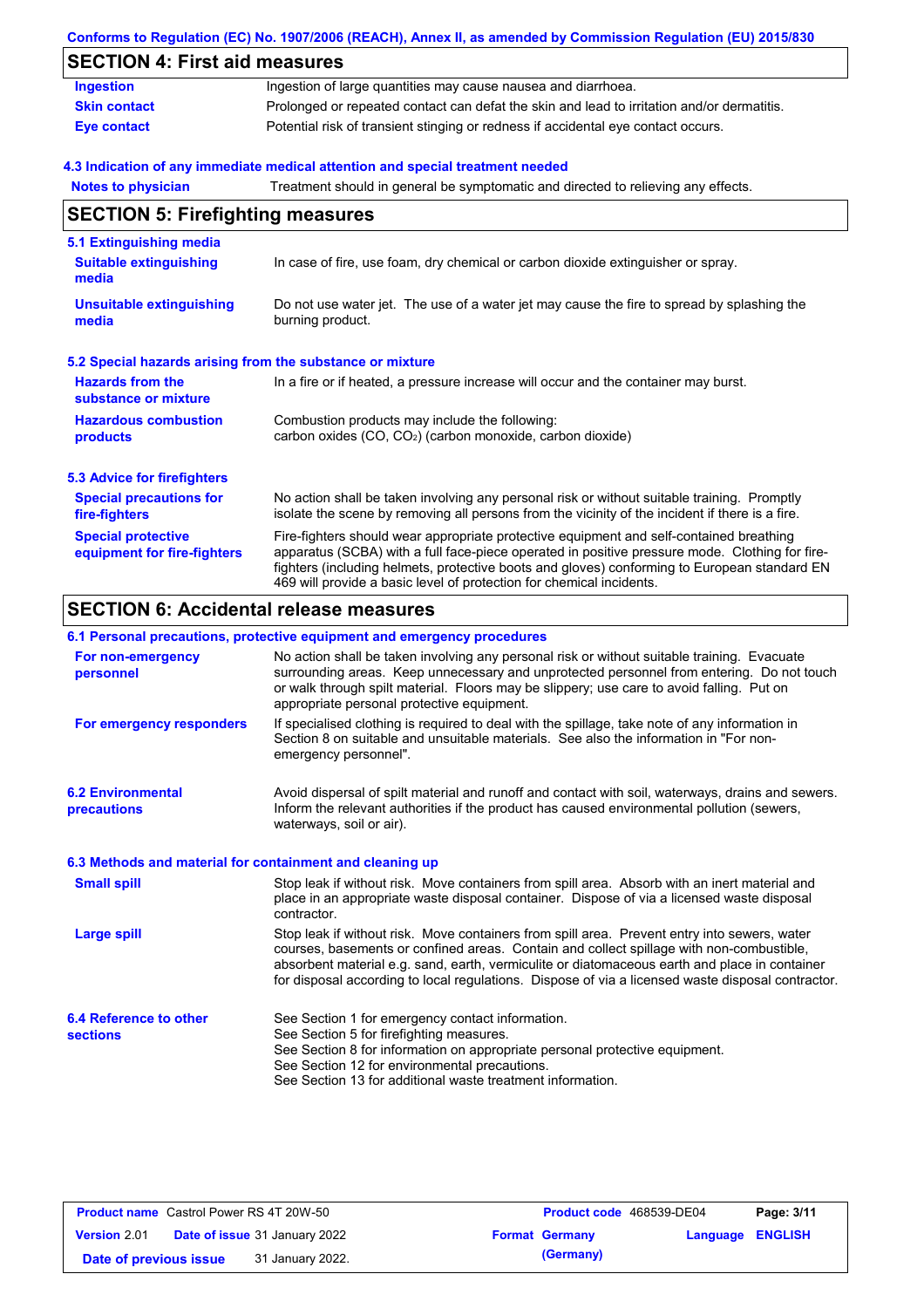### **SECTION 7: Handling and storage**

| <b>Protective measures</b>                                                    | Put on appropriate personal protective equipment.                                                                                                                                                                                                                                                                                                                                                                                                                                        |
|-------------------------------------------------------------------------------|------------------------------------------------------------------------------------------------------------------------------------------------------------------------------------------------------------------------------------------------------------------------------------------------------------------------------------------------------------------------------------------------------------------------------------------------------------------------------------------|
| <b>Advice on general</b><br>occupational hygiene                              | Eating, drinking and smoking should be prohibited in areas where this material is handled,<br>stored and processed. Wash thoroughly after handling. Remove contaminated clothing and<br>protective equipment before entering eating areas. See also Section 8 for additional<br>information on hygiene measures.                                                                                                                                                                         |
| <b>7.2 Conditions for safe</b><br>storage, including any<br>incompatibilities | Store in accordance with local regulations. Store in a dry, cool and well-ventilated area, away<br>from incompatible materials (see Section 10). Keep away from heat and direct sunlight. Keep<br>container tightly closed and sealed until ready for use. Containers that have been opened must<br>be carefully resealed and kept upright to prevent leakage. Store and use only in equipment/<br>containers designed for use with this product. Do not store in unlabelled containers. |
| <b>Not suitable</b>                                                           | Prolonged exposure to elevated temperature.                                                                                                                                                                                                                                                                                                                                                                                                                                              |
| <b>Germany - Storage code</b>                                                 | 10                                                                                                                                                                                                                                                                                                                                                                                                                                                                                       |

### **7.3 Specific end use(s) Recommendations**

See section 1.2 and Exposure scenarios in annex, if applicable.

### **SECTION 8: Exposure controls/personal protection**

### **8.1 Control parameters**

**Occupational exposure limits**

No exposure limit value known.

#### **Recommended monitoring procedures**

If this product contains ingredients with exposure limits, personal, workplace atmosphere or biological monitoring may be required to determine the effectiveness of the ventilation or other control measures and/or the necessity to use respiratory protective equipment. Reference should be made to monitoring standards, such as the following: European Standard EN 689 (Workplace atmospheres - Guidance for the assessment of exposure by inhalation to chemical agents for comparison with limit values and measurement strategy) European Standard EN 14042 (Workplace atmospheres - Guide for the application and use of procedures for the assessment of exposure to chemical and biological agents) European Standard EN 482 (Workplace atmospheres - General requirements for the performance of procedures for the measurement of chemical agents) Reference to national guidance documents for methods for the determination of hazardous substances will also be required.

### **Derived No Effect Level**

No DNELs/DMELs available.

#### **Predicted No Effect Concentration**

No PNECs available

| <b>8.2 Exposure controls</b>                         |                                                                                                                                                                                                                                                                                                                                                                                                                                                                                                                                                                                                                                                                                                                                                                                                                                                                                                                                                                                                         |                          |          |                |
|------------------------------------------------------|---------------------------------------------------------------------------------------------------------------------------------------------------------------------------------------------------------------------------------------------------------------------------------------------------------------------------------------------------------------------------------------------------------------------------------------------------------------------------------------------------------------------------------------------------------------------------------------------------------------------------------------------------------------------------------------------------------------------------------------------------------------------------------------------------------------------------------------------------------------------------------------------------------------------------------------------------------------------------------------------------------|--------------------------|----------|----------------|
| <b>Appropriate engineering</b><br>controls           | Provide exhaust ventilation or other engineering controls to keep the relevant airborne<br>concentrations below their respective occupational exposure limits.<br>All activities involving chemicals should be assessed for their risks to health, to ensure<br>exposures are adequately controlled. Personal protective equipment should only be considered<br>after other forms of control measures (e.g. engineering controls) have been suitably evaluated.<br>Personal protective equipment should conform to appropriate standards, be suitable for use, be<br>kept in good condition and properly maintained.<br>Your supplier of personal protective equipment should be consulted for advice on selection and<br>appropriate standards. For further information contact your national organisation for standards.<br>The final choice of protective equipment will depend upon a risk assessment. It is important to<br>ensure that all items of personal protective equipment are compatible. |                          |          |                |
| <b>Individual protection measures</b>                |                                                                                                                                                                                                                                                                                                                                                                                                                                                                                                                                                                                                                                                                                                                                                                                                                                                                                                                                                                                                         |                          |          |                |
| <b>Hygiene measures</b>                              | Wash hands, forearms and face thoroughly after handling chemical products, before eating,<br>smoking and using the lavatory and at the end of the working period. Ensure that eyewash<br>stations and safety showers are close to the workstation location.                                                                                                                                                                                                                                                                                                                                                                                                                                                                                                                                                                                                                                                                                                                                             |                          |          |                |
| <b>Respiratory protection</b>                        | In case of insufficient ventilation, wear suitable respiratory equipment.<br>The correct choice of respiratory protection depends upon the chemicals being handled, the<br>conditions of work and use, and the condition of the respiratory equipment. Safety procedures<br>should be developed for each intended application. Respiratory protection equipment should<br>therefore be chosen in consultation with the supplier/manufacturer and with a full assessment<br>of the working conditions.                                                                                                                                                                                                                                                                                                                                                                                                                                                                                                   |                          |          |                |
| <b>Eye/face protection</b>                           | Safety glasses with side shields.                                                                                                                                                                                                                                                                                                                                                                                                                                                                                                                                                                                                                                                                                                                                                                                                                                                                                                                                                                       |                          |          |                |
| <b>Skin protection</b>                               |                                                                                                                                                                                                                                                                                                                                                                                                                                                                                                                                                                                                                                                                                                                                                                                                                                                                                                                                                                                                         |                          |          |                |
| <b>Product name</b> Castrol Power RS 4T 20W-50       |                                                                                                                                                                                                                                                                                                                                                                                                                                                                                                                                                                                                                                                                                                                                                                                                                                                                                                                                                                                                         | Product code 468539-DE04 |          | Page: 4/11     |
| <b>Version 2.01</b><br>Date of issue 31 January 2022 |                                                                                                                                                                                                                                                                                                                                                                                                                                                                                                                                                                                                                                                                                                                                                                                                                                                                                                                                                                                                         | <b>Format Germany</b>    | Language | <b>ENGLISH</b> |

**Date of previous issue** 31 January 2022.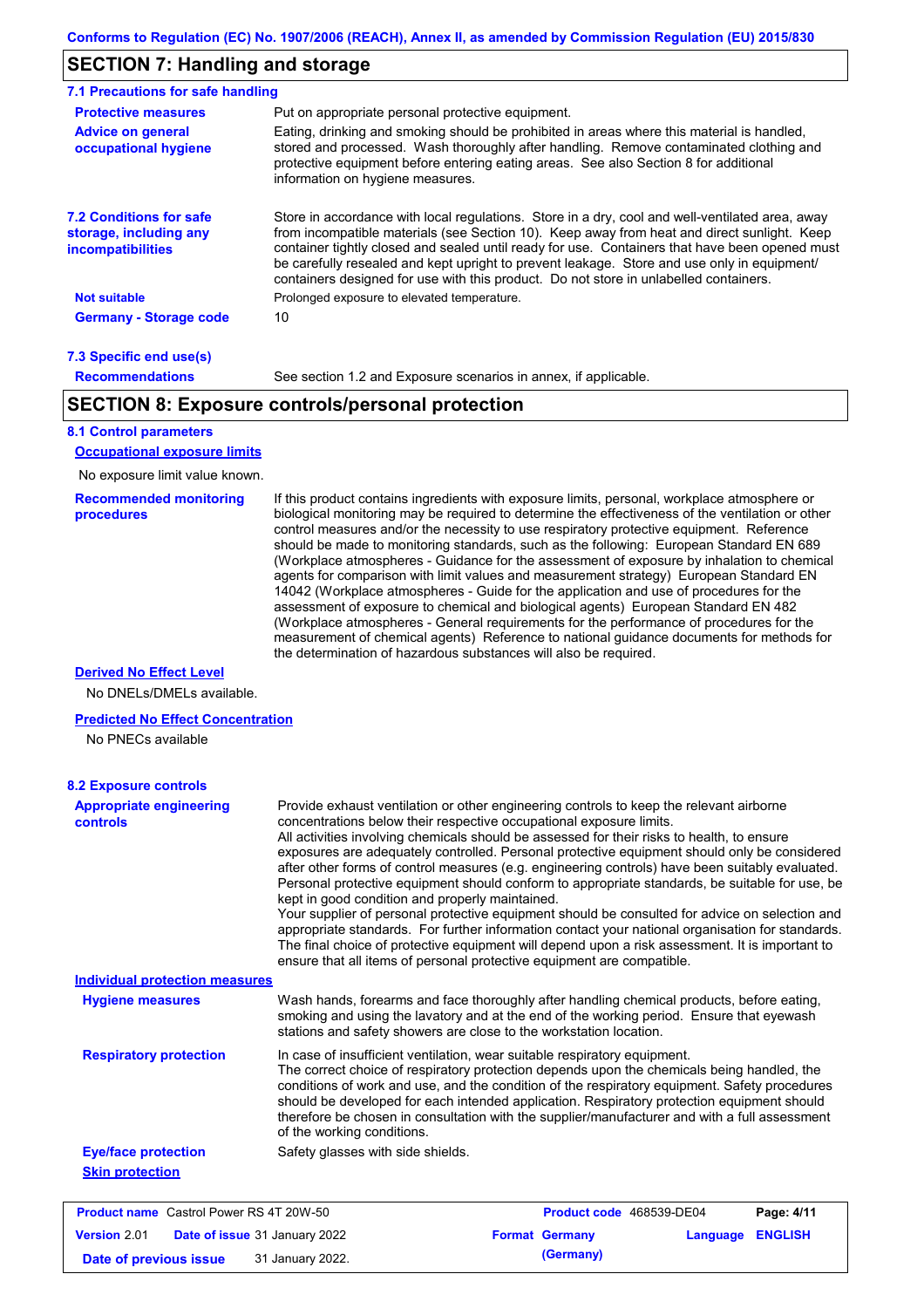### **SECTION 8: Exposure controls/personal protection**

#### **Hand protection General Information:**

Because specific work environments and material handling practices vary, safety procedures should be developed for each intended application. The correct choice of protective gloves depends upon the chemicals being handled, and the conditions of work and use. Most gloves provide protection for only a limited time before they must be discarded and replaced (even the best chemically resistant gloves will break down after repeated chemical exposures).

Gloves should be chosen in consultation with the supplier / manufacturer and taking account of a full assessment of the working conditions.

Recommended: Nitrile gloves. **Breakthrough time:**

Breakthrough time data are generated by glove manufacturers under laboratory test conditions and represent how long a glove can be expected to provide effective permeation resistance. It is important when following breakthrough time recommendations that actual workplace conditions are taken into account. Always consult with your glove supplier for up-to-date technical information on breakthrough times for the recommended glove type. Our recommendations on the selection of gloves are as follows:

Continuous contact:

Gloves with a minimum breakthrough time of 240 minutes, or >480 minutes if suitable gloves can be obtained.

If suitable gloves are not available to offer that level of protection, gloves with shorter breakthrough times may be acceptable as long as appropriate glove maintenance and replacement regimes are determined and adhered to.

Short-term / splash protection:

Recommended breakthrough times as above.

It is recognised that for short-term, transient exposures, gloves with shorter breakthrough times may commonly be used. Therefore, appropriate maintenance and replacement regimes must be determined and rigorously followed.

#### **Glove Thickness:**

For general applications, we recommend gloves with a thickness typically greater than 0.35 mm.

It should be emphasised that glove thickness is not necessarily a good predictor of glove resistance to a specific chemical, as the permeation efficiency of the glove will be dependent on the exact composition of the glove material. Therefore, glove selection should also be based on consideration of the task requirements and knowledge of breakthrough times. Glove thickness may also vary depending on the glove manufacturer, the glove type and the glove model. Therefore, the manufacturers' technical data should always be taken into account to ensure selection of the most appropriate glove for the task.

Note: Depending on the activity being conducted, gloves of varying thickness may be required for specific tasks. For example:

 • Thinner gloves (down to 0.1 mm or less) may be required where a high degree of manual dexterity is needed. However, these gloves are only likely to give short duration protection and would normally be just for single use applications, then disposed of.

 • Thicker gloves (up to 3 mm or more) may be required where there is a mechanical (as well as a chemical) risk i.e. where there is abrasion or puncture potential.

**Skin and body**

Use of protective clothing is good industrial practice.

Personal protective equipment for the body should be selected based on the task being performed and the risks involved and should be approved by a specialist before handling this product.

Cotton or polyester/cotton overalls will only provide protection against light superficial contamination that will not soak through to the skin. Overalls should be laundered on a regular basis. When the risk of skin exposure is high (e.g. when cleaning up spillages or if there is a risk of splashing) then chemical resistant aprons and/or impervious chemical suits and boots will be required.

| <b>Product name</b> Castrol Power RS 4T 20W-50 |  |                                      | Product code 468539-DE04 |                       | Page: 5/11              |  |
|------------------------------------------------|--|--------------------------------------|--------------------------|-----------------------|-------------------------|--|
| <b>Version 2.01</b>                            |  | <b>Date of issue</b> 31 January 2022 |                          | <b>Format Germany</b> | <b>Language ENGLISH</b> |  |
| Date of previous issue                         |  | 31 January 2022.                     |                          | (Germany)             |                         |  |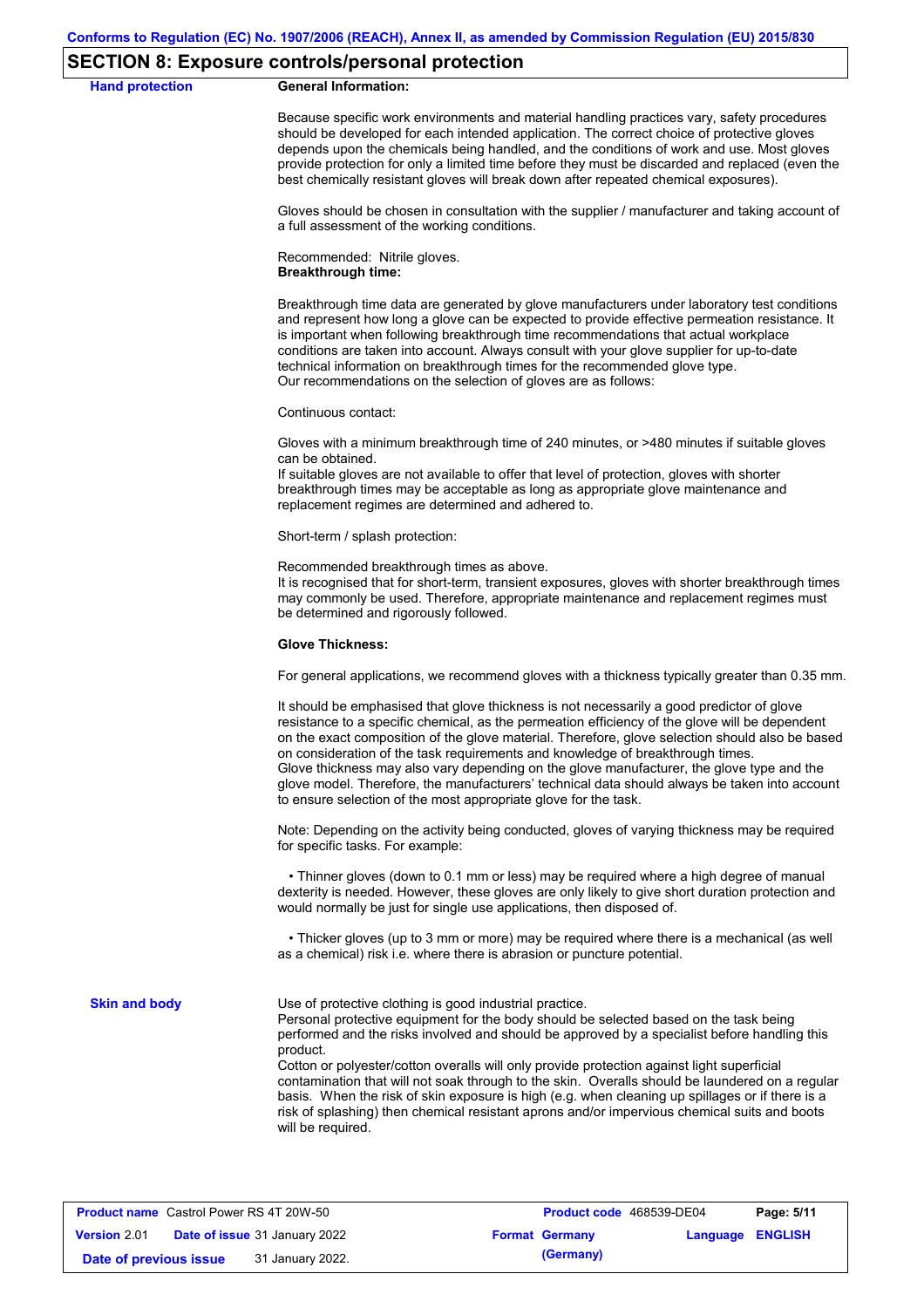# **SECTION 8: Exposure controls/personal protection**

| <b>Refer to standards:</b>                | Respiratory protection: EN 529                                                                                                                                                                                                                                                                                                |
|-------------------------------------------|-------------------------------------------------------------------------------------------------------------------------------------------------------------------------------------------------------------------------------------------------------------------------------------------------------------------------------|
|                                           | Gloves: EN 420, EN 374                                                                                                                                                                                                                                                                                                        |
|                                           | Eye protection: EN 166                                                                                                                                                                                                                                                                                                        |
|                                           | Filtering half-mask: EN 149                                                                                                                                                                                                                                                                                                   |
|                                           | Filtering half-mask with valve: EN 405                                                                                                                                                                                                                                                                                        |
|                                           | Half-mask: EN 140 plus filter                                                                                                                                                                                                                                                                                                 |
|                                           | Full-face mask: EN 136 plus filter                                                                                                                                                                                                                                                                                            |
|                                           | Particulate filters: EN 143                                                                                                                                                                                                                                                                                                   |
|                                           | Gas/combined filters: EN 14387                                                                                                                                                                                                                                                                                                |
| <b>Environmental exposure</b><br>controls | Emissions from ventilation or work process equipment should be checked to ensure they<br>comply with the requirements of environmental protection legislation. In some cases, fume<br>scrubbers, filters or engineering modifications to the process equipment will be necessary to<br>reduce emissions to acceptable levels. |

# **SECTION 9: Physical and chemical properties**

The conditions of measurement of all properties are at standard temperature and pressure unless otherwise indicated.

### **9.1 Information on basic physical and chemical properties**

| <b>Appearance</b>                                      |                                              |
|--------------------------------------------------------|----------------------------------------------|
| <b>Physical state</b>                                  | Liguid.                                      |
| <b>Colour</b>                                          | Red.                                         |
| <b>Odour</b>                                           | Oily.                                        |
| <b>Odour threshold</b>                                 | Not available.                               |
| pH                                                     | Not applicable.                              |
| <b>Melting point/freezing point</b>                    | Not available.                               |
| Initial boiling point and boiling<br>range             | Not available.                               |
| <b>Pour point</b>                                      | -33 $^{\circ}$ C                             |
| <b>Flash point</b>                                     | Closed cup: 217°C (422.6°F) [Pensky-Martens] |
| <b>Evaporation rate</b>                                | Not available.                               |
| <b>Flammability (solid, gas)</b>                       | Not available.                               |
| <b>Upper/lower flammability or</b><br>explosive limits | Not available.                               |

### **Vapour pressure**

Not available.

|                                                   |                                                                                                                                      | Vapour Pressure at 20°C |         |                       |          | Vapour pressure at 50°C  |                |  |
|---------------------------------------------------|--------------------------------------------------------------------------------------------------------------------------------------|-------------------------|---------|-----------------------|----------|--------------------------|----------------|--|
|                                                   | <b>Ingredient name</b>                                                                                                               | $mm Hg$ kPa             |         | <b>Method</b>         | mm<br>Hg | kPa                      | <b>Method</b>  |  |
|                                                   | Distillates (petroleum),<br>hydrotreated heavy<br>paraffinic                                                                         | < 0.08                  | < 0.011 | <b>ASTM D 5191</b>    |          |                          |                |  |
|                                                   | Distillates (petroleum),<br>solvent-dewaxed<br>heavy paraffinic                                                                      | < 0.08                  | < 0.011 | <b>ASTM D 5191</b>    |          |                          |                |  |
|                                                   | Distillates (petroleum),<br>hydrotreated heavy<br>paraffinic                                                                         | < 0.08                  | < 0.011 | <b>ASTM D 5191</b>    |          |                          |                |  |
|                                                   | Distillates (petroleum),<br>solvent-refined heavy<br>paraffinic                                                                      | < 0.08                  | < 0.011 | <b>ASTM D 5191</b>    |          |                          |                |  |
| <b>Vapour density</b>                             | Not available.                                                                                                                       |                         |         |                       |          |                          |                |  |
| <b>Relative density</b>                           | Not available.                                                                                                                       |                         |         |                       |          |                          |                |  |
| <b>Density</b>                                    | <1000 kg/m <sup>3</sup> (<1 g/cm <sup>3</sup> ) at 15 <sup>°</sup> C                                                                 |                         |         |                       |          |                          |                |  |
| <b>Solubility(ies)</b>                            | insoluble in water.                                                                                                                  |                         |         |                       |          |                          |                |  |
| <b>Partition coefficient: n-octanol/</b><br>water | Not applicable.                                                                                                                      |                         |         |                       |          |                          |                |  |
| <b>Auto-ignition temperature</b>                  | Not available.                                                                                                                       |                         |         |                       |          |                          |                |  |
| <b>Decomposition temperature</b>                  | Not available.                                                                                                                       |                         |         |                       |          |                          |                |  |
| <b>Viscosity</b>                                  | Kinematic: 150.9 mm <sup>2</sup> /s (150.9 cSt) at 40°C<br>Kinematic: 17 to 19 mm <sup>2</sup> /s (17 to 19 cSt) at 100 $^{\circ}$ C |                         |         |                       |          |                          |                |  |
| <b>Explosive properties</b>                       | Not available.                                                                                                                       |                         |         |                       |          |                          |                |  |
| <b>Oxidising properties</b>                       | Not available.                                                                                                                       |                         |         |                       |          |                          |                |  |
| <b>Product name</b> Castrol Power RS 4T 20W-50    |                                                                                                                                      |                         |         |                       |          | Product code 468539-DE04 | Page: 6/11     |  |
| Version 2.01<br>Date of issue 31 January 2022     |                                                                                                                                      |                         |         | <b>Format Germany</b> |          | Language                 | <b>ENGLISH</b> |  |
| 31 January 2022.<br>Date of previous issue        |                                                                                                                                      |                         |         | (Germany)             |          |                          |                |  |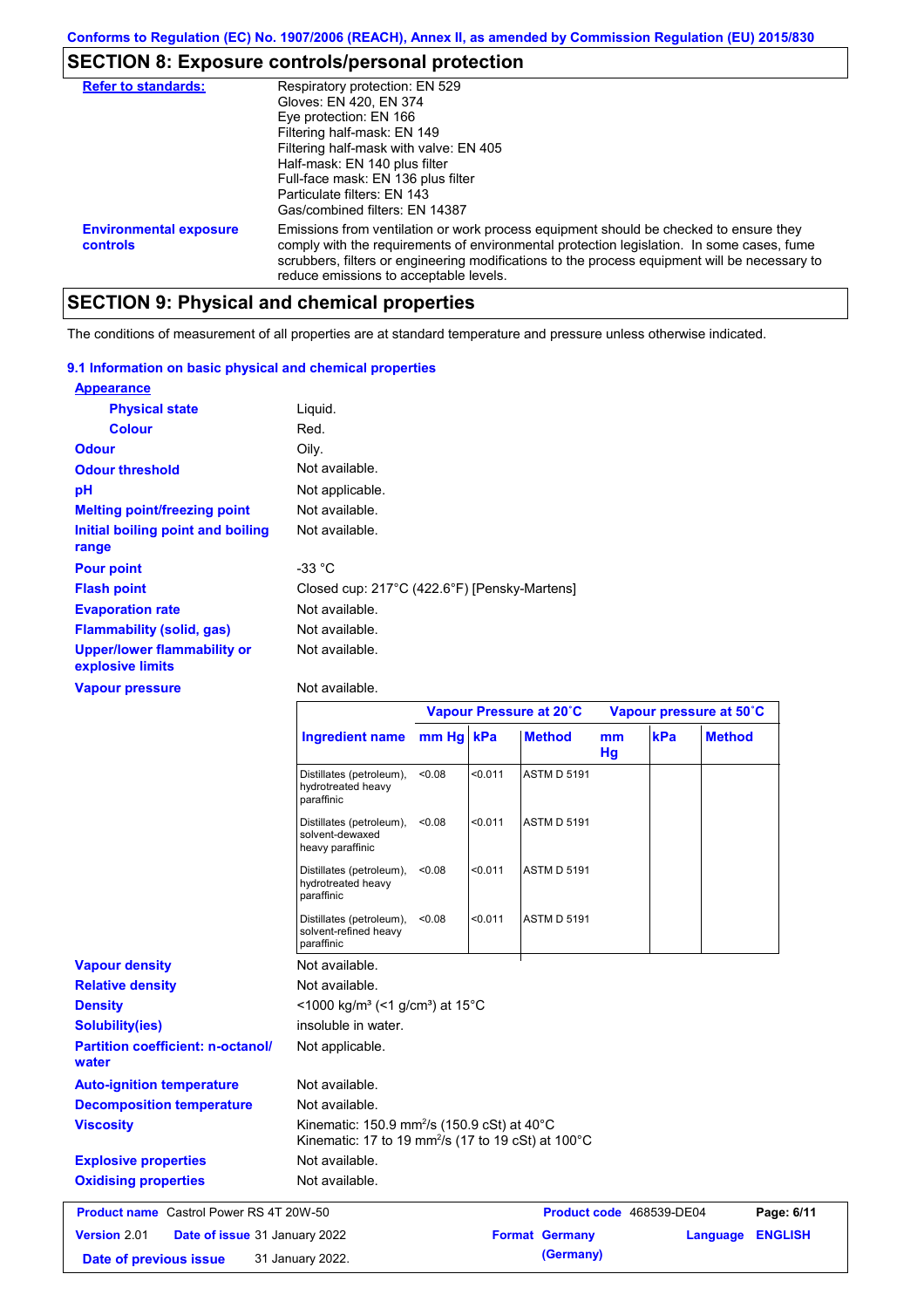# **SECTION 9: Physical and chemical properties**

### **Particle characteristics**

**9.2 Other information**

**Median particle size** Not applicable.

### No additional information.

# **SECTION 10: Stability and reactivity**

| <b>10.1 Reactivity</b>                          | No specific test data available for this product. Refer to Conditions to avoid and Incompatible<br>materials for additional information.                                |
|-------------------------------------------------|-------------------------------------------------------------------------------------------------------------------------------------------------------------------------|
| <b>10.2 Chemical stability</b>                  | The product is stable.                                                                                                                                                  |
| 10.3 Possibility of<br>hazardous reactions      | Under normal conditions of storage and use, hazardous reactions will not occur.<br>Under normal conditions of storage and use, hazardous polymerisation will not occur. |
| <b>10.4 Conditions to avoid</b>                 | Avoid all possible sources of ignition (spark or flame).                                                                                                                |
| <b>10.5 Incompatible materials</b>              | Reactive or incompatible with the following materials: oxidising materials.                                                                                             |
| <b>10.6 Hazardous</b><br>decomposition products | Under normal conditions of storage and use, hazardous decomposition products should not be<br>produced.                                                                 |

# **SECTION 11: Toxicological information**

| 11.1 Information on toxicological effects          |                                                                                                                                                                                                                                                                                                                                                                                                                 |
|----------------------------------------------------|-----------------------------------------------------------------------------------------------------------------------------------------------------------------------------------------------------------------------------------------------------------------------------------------------------------------------------------------------------------------------------------------------------------------|
| <b>Acute toxicity estimates</b>                    |                                                                                                                                                                                                                                                                                                                                                                                                                 |
| Not available.                                     |                                                                                                                                                                                                                                                                                                                                                                                                                 |
| <b>Information on likely</b><br>routes of exposure | Routes of entry anticipated: Dermal, Inhalation.                                                                                                                                                                                                                                                                                                                                                                |
| <b>Potential acute health effects</b>              |                                                                                                                                                                                                                                                                                                                                                                                                                 |
| <b>Inhalation</b>                                  | Vapour inhalation under ambient conditions is not normally a problem due to low vapour<br>pressure.                                                                                                                                                                                                                                                                                                             |
| <b>Ingestion</b>                                   | No known significant effects or critical hazards.                                                                                                                                                                                                                                                                                                                                                               |
| <b>Skin contact</b>                                | Defatting to the skin. May cause skin dryness and irritation.                                                                                                                                                                                                                                                                                                                                                   |
| <b>Eye contact</b>                                 | No known significant effects or critical hazards.                                                                                                                                                                                                                                                                                                                                                               |
|                                                    | <b>Symptoms related to the physical, chemical and toxicological characteristics</b>                                                                                                                                                                                                                                                                                                                             |
| <b>Inhalation</b>                                  | No specific data.                                                                                                                                                                                                                                                                                                                                                                                               |
| <b>Ingestion</b>                                   | No specific data.                                                                                                                                                                                                                                                                                                                                                                                               |
| <b>Skin contact</b>                                | Adverse symptoms may include the following:<br><i>irritation</i><br>dryness<br>cracking                                                                                                                                                                                                                                                                                                                         |
| <b>Eye contact</b>                                 | No specific data.                                                                                                                                                                                                                                                                                                                                                                                               |
|                                                    | Delayed and immediate effects as well as chronic effects from short and long-term exposure                                                                                                                                                                                                                                                                                                                      |
| <b>Inhalation</b>                                  | Overexposure to the inhalation of airborne droplets or aerosols may cause irritation of the<br>respiratory tract.                                                                                                                                                                                                                                                                                               |
| <b>Ingestion</b>                                   | Ingestion of large quantities may cause nausea and diarrhoea.                                                                                                                                                                                                                                                                                                                                                   |
| <b>Skin contact</b>                                | Prolonged or repeated contact can defat the skin and lead to irritation and/or dermatitis.                                                                                                                                                                                                                                                                                                                      |
| <b>Eye contact</b>                                 | Potential risk of transient stinging or redness if accidental eye contact occurs.                                                                                                                                                                                                                                                                                                                               |
| <b>Potential chronic health effects</b>            |                                                                                                                                                                                                                                                                                                                                                                                                                 |
| General                                            | <b>USED ENGINE OILS</b><br>Combustion products resulting from the operation of internal combustion engines contaminate<br>engine oils during use. Used engine oil may contain hazardous components which have the<br>potential to cause skin cancer. Frequent or prolonged contact with all types and makes of used<br>engine oil must therefore be avoided and a high standard of personal hygiene maintained. |
| <b>Carcinogenicity</b>                             | No known significant effects or critical hazards.                                                                                                                                                                                                                                                                                                                                                               |
| <b>Mutagenicity</b>                                | No known significant effects or critical hazards.                                                                                                                                                                                                                                                                                                                                                               |
| <b>Developmental effects</b>                       | No known significant effects or critical hazards.                                                                                                                                                                                                                                                                                                                                                               |
| <b>Fertility effects</b>                           | No known significant effects or critical hazards.                                                                                                                                                                                                                                                                                                                                                               |
| <b>Product name</b> Castrol Power RS 4T 20W-50     | Product code 468539-DE04<br>Page: 7/11                                                                                                                                                                                                                                                                                                                                                                          |
| <b>Version 2.01</b>                                | Date of issue 31 January 2022<br><b>Format Germany</b><br>Language ENGLISH                                                                                                                                                                                                                                                                                                                                      |

**Date of previous issue** 31 January 2022.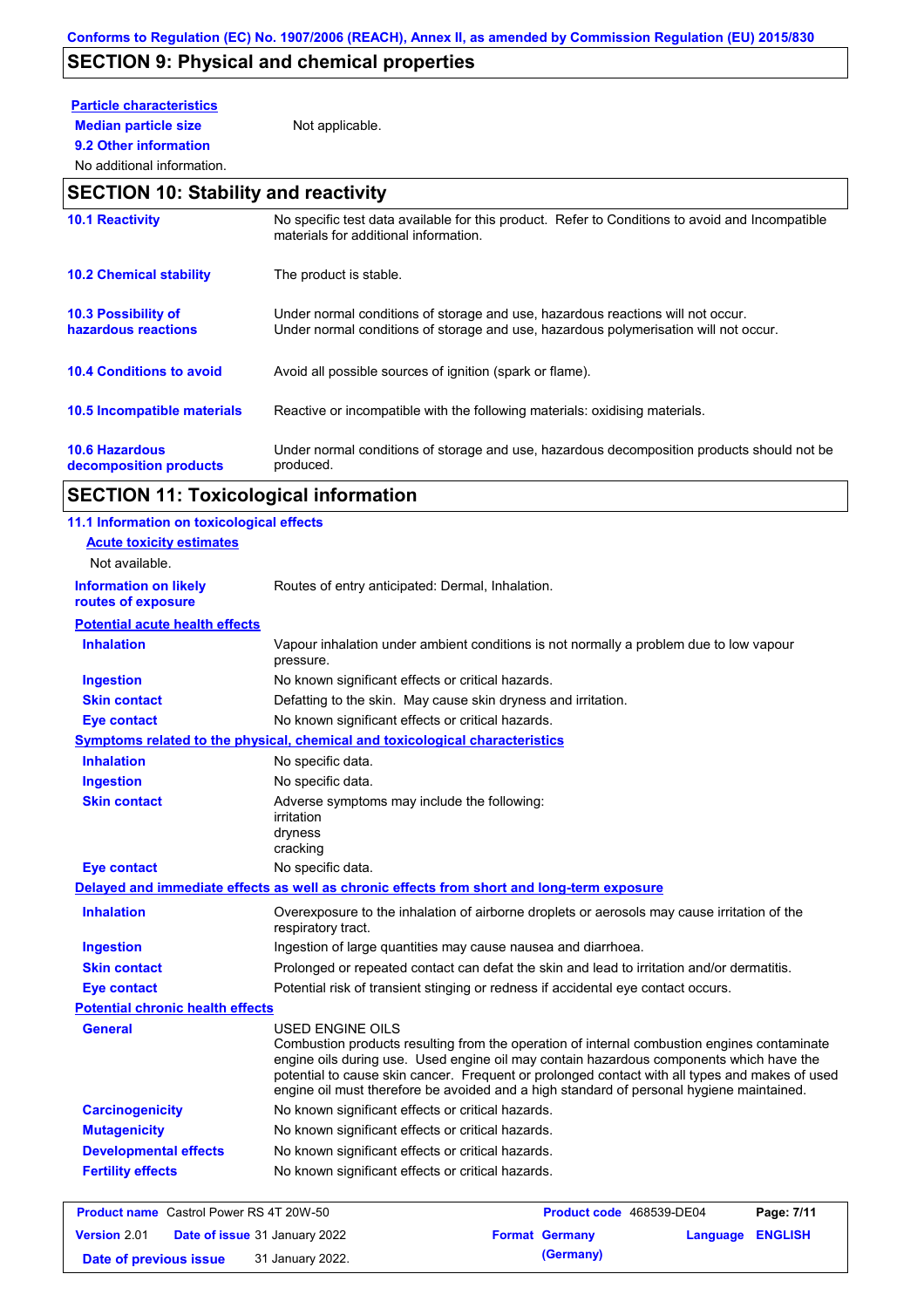### **SECTION 12: Ecological information**

### **12.1 Toxicity**

**Environmental hazards** Not classified as dangerous

### **12.2 Persistence and degradability**

Expected to be biodegradable.

### **12.3 Bioaccumulative potential**

This product is not expected to bioaccumulate through food chains in the environment.

| <b>12.4 Mobility in soil</b>                                  |                                                                      |
|---------------------------------------------------------------|----------------------------------------------------------------------|
| <b>Soil/water partition</b><br>coefficient (K <sub>oc</sub> ) | Not available.                                                       |
| <b>Mobility</b>                                               | Spillages may penetrate the soil causing ground water contamination. |

### **12.5 Results of PBT and vPvB assessment**

Product does not meet the criteria for PBT or vPvB according to Regulation (EC) No. 1907/2006, Annex XIII.

### **12.6 Other adverse effects**

| <b>Other ecological information</b> | Spills may form a film on water surfaces causing physical damage to organisms. Oxygen |
|-------------------------------------|---------------------------------------------------------------------------------------|
|                                     | transfer could also be impaired.                                                      |

### **SECTION 13: Disposal considerations**

### **13.1 Waste treatment methods**

### **Product**

**Methods of disposal**

Where possible, arrange for product to be recycled. Dispose of via an authorised person/ licensed waste disposal contractor in accordance with local regulations.

### **Hazardous waste** Yes.

### **European waste catalogue (EWC)**

| Waste code | <b>Waste designation</b>                                         |
|------------|------------------------------------------------------------------|
| $130205*$  | Imineral-based non-chlorinated engine, gear and lubricating oils |

However, deviation from the intended use and/or the presence of any potential contaminants may require an alternative waste disposal code to be assigned by the end user.

### **Packaging**

| <b>Methods of disposal</b> | Where possible, arrange for product to be recycled. Dispose of via an authorised person/<br>licensed waste disposal contractor in accordance with local regulations.                                                                    |
|----------------------------|-----------------------------------------------------------------------------------------------------------------------------------------------------------------------------------------------------------------------------------------|
| <b>Special precautions</b> | This material and its container must be disposed of in a safe way. Empty containers or liners<br>may retain some product residues. Avoid dispersal of spilt material and runoff and contact with<br>soil, waterways, drains and sewers. |
| <b>References</b>          | Commission 2014/955/EU<br>Directive 2008/98/EC                                                                                                                                                                                          |

### **SECTION 14: Transport information**

|                                               | <b>ADR/RID</b>                                    | <b>ADN</b>     | <b>IMDG</b>                        | <b>IATA</b>                |
|-----------------------------------------------|---------------------------------------------------|----------------|------------------------------------|----------------------------|
| 14.1 UN number                                | Not regulated.                                    | Not regulated. | Not regulated.                     | Not regulated.             |
| 14.2 UN proper<br>shipping name               |                                                   |                |                                    |                            |
| <b>14.3 Transport</b><br>hazard class(es)     |                                                   |                |                                    |                            |
| 14.4 Packing<br>group                         |                                                   |                |                                    |                            |
| 14.5<br><b>Environmental</b><br>hazards       | No.                                               | No.            | No.                                | No.                        |
|                                               | <b>Product name</b> Castrol Power RS 4T 20W-50    |                | Product code 468539-DE04           | Page: 8/11                 |
| <b>Version 2.01</b><br>Date of previous issue | Date of issue 31 January 2022<br>31 January 2022. |                | <b>Format Germany</b><br>(Germany) | <b>ENGLISH</b><br>Language |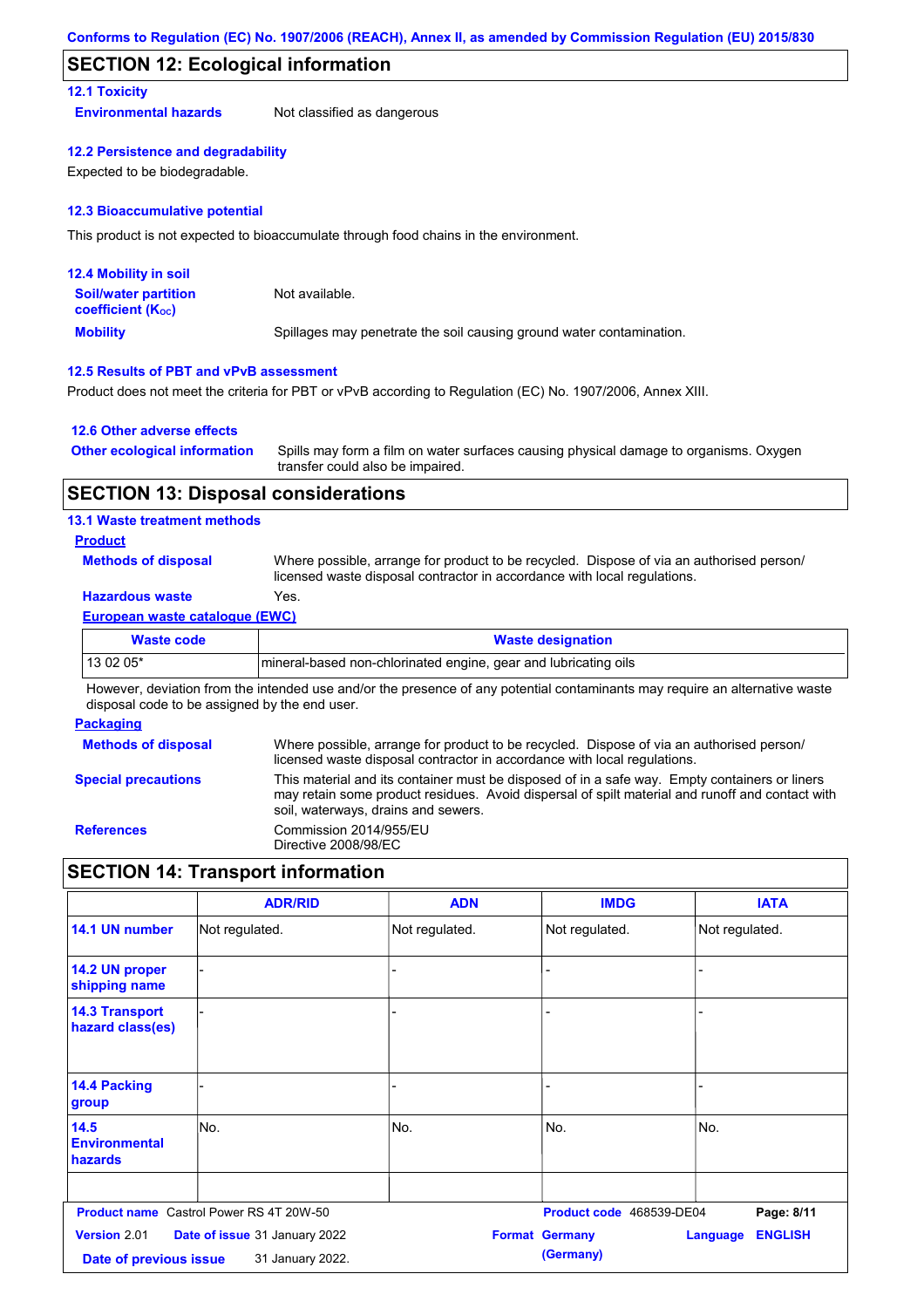| <b>SECTION 14: Transport information</b>                                                            |                 |                                        |                             |                                                                                               |
|-----------------------------------------------------------------------------------------------------|-----------------|----------------------------------------|-----------------------------|-----------------------------------------------------------------------------------------------|
| <b>Additional</b><br><b>information</b>                                                             |                 |                                        |                             |                                                                                               |
| <b>14.6 Special precautions for</b><br>user                                                         | Not available.  |                                        |                             |                                                                                               |
| <b>14.7 Transport in bulk</b><br>according to IMO<br><b>instruments</b>                             | Not available.  |                                        |                             |                                                                                               |
| <b>SECTION 15: Regulatory information</b>                                                           |                 |                                        |                             |                                                                                               |
| 15.1 Safety, health and environmental regulations/legislation specific for the substance or mixture |                 |                                        |                             |                                                                                               |
| EU Regulation (EC) No. 1907/2006 (REACH)                                                            |                 |                                        |                             |                                                                                               |
| <b>Annex XIV - List of substances subject to authorisation</b>                                      |                 |                                        |                             |                                                                                               |
| <b>Annex XIV</b>                                                                                    |                 |                                        |                             |                                                                                               |
| None of the components are listed.                                                                  |                 |                                        |                             |                                                                                               |
| <b>Substances of very high concern</b>                                                              |                 |                                        |                             |                                                                                               |
| None of the components are listed.                                                                  |                 |                                        |                             |                                                                                               |
| EU Regulation (EC) No. 1907/2006 (REACH)                                                            |                 |                                        |                             |                                                                                               |
| <b>Annex XVII - Restrictions</b>                                                                    | Not applicable. |                                        |                             |                                                                                               |
| on the manufacture,<br>placing on the market                                                        |                 |                                        |                             |                                                                                               |
| and use of certain                                                                                  |                 |                                        |                             |                                                                                               |
| dangerous substances,                                                                               |                 |                                        |                             |                                                                                               |
| mixtures and articles                                                                               |                 |                                        |                             |                                                                                               |
| <b>Other regulations</b>                                                                            |                 |                                        |                             |                                                                                               |
| <b>REACH Status</b>                                                                                 |                 | current requirements of REACH.         |                             | The company, as identified in Section 1, sells this product in the EU in compliance with the  |
| <b>United States inventory</b><br>(TSCA 8b)                                                         |                 | All components are active or exempted. |                             |                                                                                               |
| <b>Australia inventory (AIIC)</b>                                                                   |                 | At least one component is not listed.  |                             |                                                                                               |
| <b>Canada inventory</b>                                                                             |                 | All components are listed or exempted. |                             |                                                                                               |
| <b>China inventory (IECSC)</b>                                                                      |                 | All components are listed or exempted. |                             |                                                                                               |
| <b>Japan inventory (CSCL)</b>                                                                       |                 | All components are listed or exempted. |                             |                                                                                               |
| <b>Korea inventory (KECI)</b>                                                                       |                 | All components are listed or exempted. |                             |                                                                                               |
| <b>Philippines inventory</b><br>(PICCS)                                                             |                 | All components are listed or exempted. |                             |                                                                                               |
| <b>Taiwan Chemical</b><br><b>Substances Inventory</b><br>(TCSI)                                     |                 | All components are listed or exempted. |                             |                                                                                               |
| Ozone depleting substances (1005/2009/EU)                                                           |                 |                                        |                             |                                                                                               |
| Not listed.                                                                                         |                 |                                        |                             |                                                                                               |
| Prior Informed Consent (PIC) (649/2012/EU)<br>Not listed.                                           |                 |                                        |                             |                                                                                               |
| <b>Persistent Organic Pollutants</b><br>Not listed.                                                 |                 |                                        |                             |                                                                                               |
| <b>EU - Water framework directive - Priority substances</b><br>None of the components are listed.   |                 |                                        |                             |                                                                                               |
| <b>Seveso Directive</b>                                                                             |                 |                                        |                             |                                                                                               |
| This product is not controlled under the Seveso Directive.                                          |                 |                                        |                             |                                                                                               |
| <b>National regulations</b>                                                                         |                 |                                        |                             |                                                                                               |
| <b>Hazardous incident ordinance</b>                                                                 |                 |                                        |                             |                                                                                               |
| <b>Hazard class for water</b>                                                                       | 2               |                                        | (classified according AwSV) |                                                                                               |
| <b>Prohibited Chemicals</b><br><b>Regulation</b><br>(ChemVerbotsV)                                  |                 | Regulation (ChemVerbotsV).             |                             | When placed on the market in Germany, this product is not subject to the Prohibited Chemicals |

| <b>Product name</b> Castrol Power RS 4T 20W-50 |                                      |                       | <b>Product code</b> 468539-DE04 | Page: 9/11 |
|------------------------------------------------|--------------------------------------|-----------------------|---------------------------------|------------|
| <b>Version 2.01</b>                            | <b>Date of issue</b> 31 January 2022 | <b>Format Germany</b> | Language ENGLISH                |            |
| Date of previous issue                         | 31 January 2022.                     | (Germany)             |                                 |            |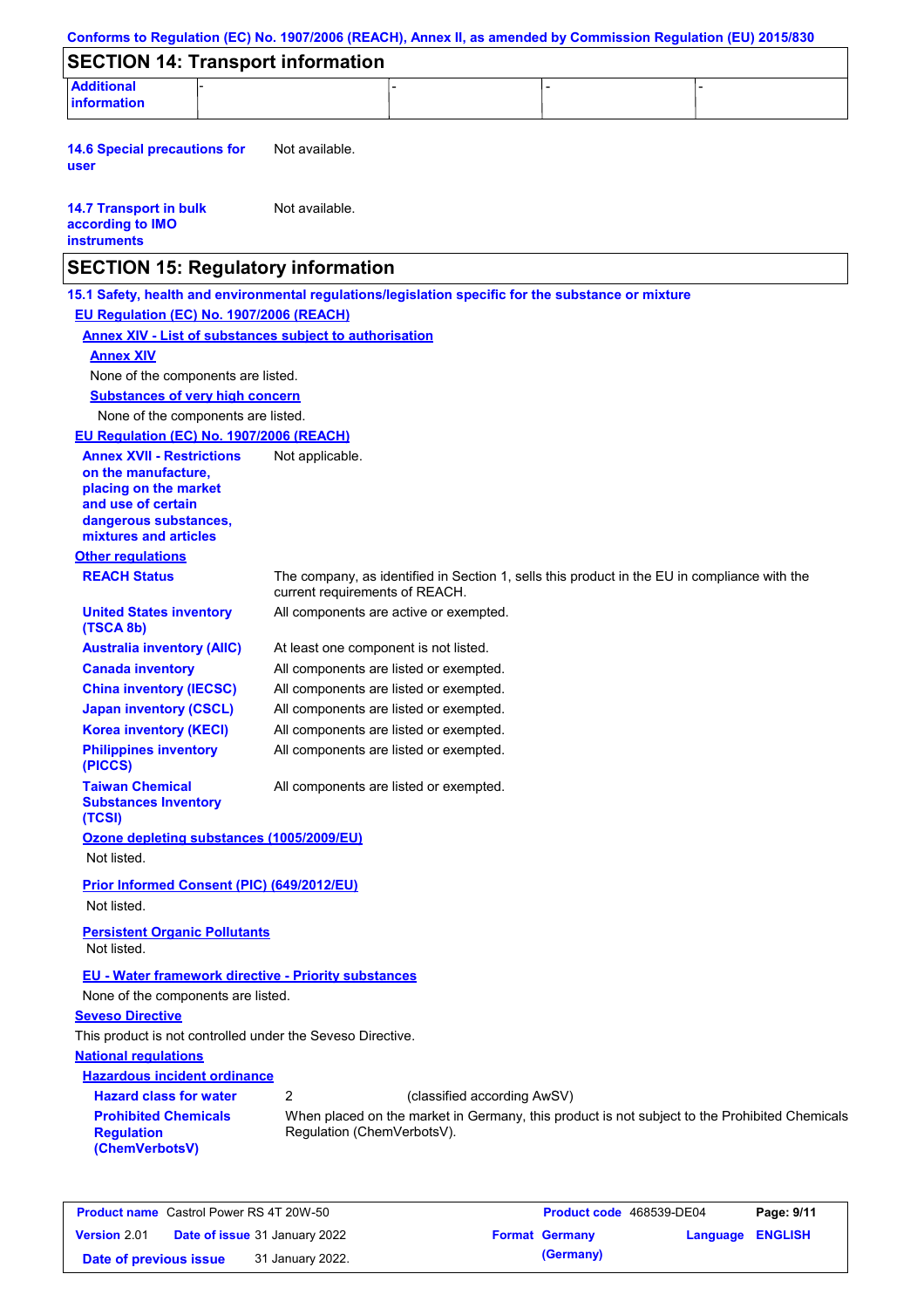| <b>15.2 Chemical safety</b> | A Chemical Safety Assessment has been carried out for one or more of the substances within  |
|-----------------------------|---------------------------------------------------------------------------------------------|
| assessment                  | this mixture. A Chemical Safety Assessment has not been carried out for the mixture itself. |

# **SECTION 16: Other information**

| <b>Abbreviations and acronyms</b> | ADN = European Provisions concerning the International Carriage of Dangerous Goods by<br>Inland Waterway                  |
|-----------------------------------|---------------------------------------------------------------------------------------------------------------------------|
|                                   | ADR = The European Agreement concerning the International Carriage of Dangerous Goods by<br>Road                          |
|                                   | ATE = Acute Toxicity Estimate                                                                                             |
|                                   | <b>BCF</b> = Bioconcentration Factor                                                                                      |
|                                   | CAS = Chemical Abstracts Service                                                                                          |
|                                   | CLP = Classification, Labelling and Packaging Regulation [Regulation (EC) No. 1272/2008]                                  |
|                                   | CSA = Chemical Safety Assessment                                                                                          |
|                                   | CSR = Chemical Safety Report                                                                                              |
|                                   | DMEL = Derived Minimal Effect Level                                                                                       |
|                                   | DNEL = Derived No Effect Level                                                                                            |
|                                   | EINECS = European Inventory of Existing Commercial chemical Substances                                                    |
|                                   | ES = Exposure Scenario                                                                                                    |
|                                   | EUH statement = CLP-specific Hazard statement                                                                             |
|                                   | EWC = European Waste Catalogue                                                                                            |
|                                   | GHS = Globally Harmonized System of Classification and Labelling of Chemicals                                             |
|                                   | IATA = International Air Transport Association                                                                            |
|                                   | IBC = Intermediate Bulk Container                                                                                         |
|                                   | <b>IMDG = International Maritime Dangerous Goods</b>                                                                      |
|                                   | LogPow = logarithm of the octanol/water partition coefficient                                                             |
|                                   | MARPOL = International Convention for the Prevention of Pollution From Ships, 1973 as                                     |
|                                   | modified by the Protocol of 1978. ("Marpol" = marine pollution)                                                           |
|                                   | OECD = Organisation for Economic Co-operation and Development                                                             |
|                                   | PBT = Persistent, Bioaccumulative and Toxic                                                                               |
|                                   | PNEC = Predicted No Effect Concentration                                                                                  |
|                                   | REACH = Registration, Evaluation, Authorisation and Restriction of Chemicals Regulation                                   |
|                                   | [Regulation (EC) No. 1907/2006]<br>RID = The Regulations concerning the International Carriage of Dangerous Goods by Rail |
|                                   | <b>RRN = REACH Registration Number</b>                                                                                    |
|                                   | SADT = Self-Accelerating Decomposition Temperature                                                                        |
|                                   | SVHC = Substances of Very High Concern                                                                                    |
|                                   | STOT-RE = Specific Target Organ Toxicity - Repeated Exposure                                                              |
|                                   | STOT-SE = Specific Target Organ Toxicity - Single Exposure                                                                |
|                                   | $TWA = Time$ weighted average                                                                                             |
|                                   | $UN = United Nations$                                                                                                     |
|                                   | $UVCB = Complex\;hydrocarbon\; substance$                                                                                 |
|                                   | VOC = Volatile Organic Compound                                                                                           |
|                                   | vPvB = Very Persistent and Very Bioaccumulative                                                                           |
|                                   | Varies = may contain one or more of the following 64741-88-4 / RRN 01-2119488706-23,                                      |
|                                   | 64741-89-5 / RRN 01-2119487067-30, 64741-95-3 / RRN 01-2119487081-40, 64741-96-4/ RRN                                     |
|                                   | 01-2119483621-38, 64742-01-4 / RRN 01-2119488707-21, 64742-44-5 / RRN                                                     |
|                                   | 01-2119985177-24, 64742-45-6, 64742-52-5 / RRN 01-2119467170-45, 64742-53-6 / RRN                                         |
|                                   | 01-2119480375-34, 64742-54-7 / RRN 01-2119484627-25, 64742-55-8 / RRN                                                     |
|                                   | 01-2119487077-29, 64742-56-9 / RRN 01-2119480132-48, 64742-57-0 / RRN                                                     |
|                                   | 01-2119489287-22, 64742-58-1, 64742-62-7 / RRN 01-2119480472-38, 64742-63-8,                                              |
|                                   | 64742-65-0 / RRN 01-2119471299-27, 64742-70-7 / RRN 01-2119487080-42, 72623-85-9 /                                        |
|                                   | RRN 01-2119555262-43, 72623-86-0 / RRN 01-2119474878-16, 72623-87-1 / RRN<br>01-2119474889-13                             |
|                                   |                                                                                                                           |

### **Procedure used to derive the classification according to Regulation (EC) No. 1272/2008 [CLP/GHS]**

| <b>Classification</b>                                  |                               |                                               | <b>Justification</b>                  |          |                |  |
|--------------------------------------------------------|-------------------------------|-----------------------------------------------|---------------------------------------|----------|----------------|--|
| Not classified.                                        |                               |                                               |                                       |          |                |  |
| <b>Full text of abbreviated H</b><br><b>statements</b> | H <sub>304</sub>              | May be fatal if swallowed and enters airways. |                                       |          |                |  |
| <b>Full text of classifications</b><br>[CLP/GHS]       | Asp. Tox. 1                   |                                               | <b>ASPIRATION HAZARD - Category 1</b> |          |                |  |
| <b>History</b>                                         |                               |                                               |                                       |          |                |  |
| <b>Product name</b> Castrol Power RS 4T 20W-50         |                               |                                               | Product code 468539-DE04              |          | Page: 10/11    |  |
| Version 2.01                                           | Date of issue 31 January 2022 |                                               | <b>Format Germany</b>                 | Language | <b>ENGLISH</b> |  |
| Date of previous issue                                 | 31 January 2022.              |                                               | (Germany)                             |          |                |  |